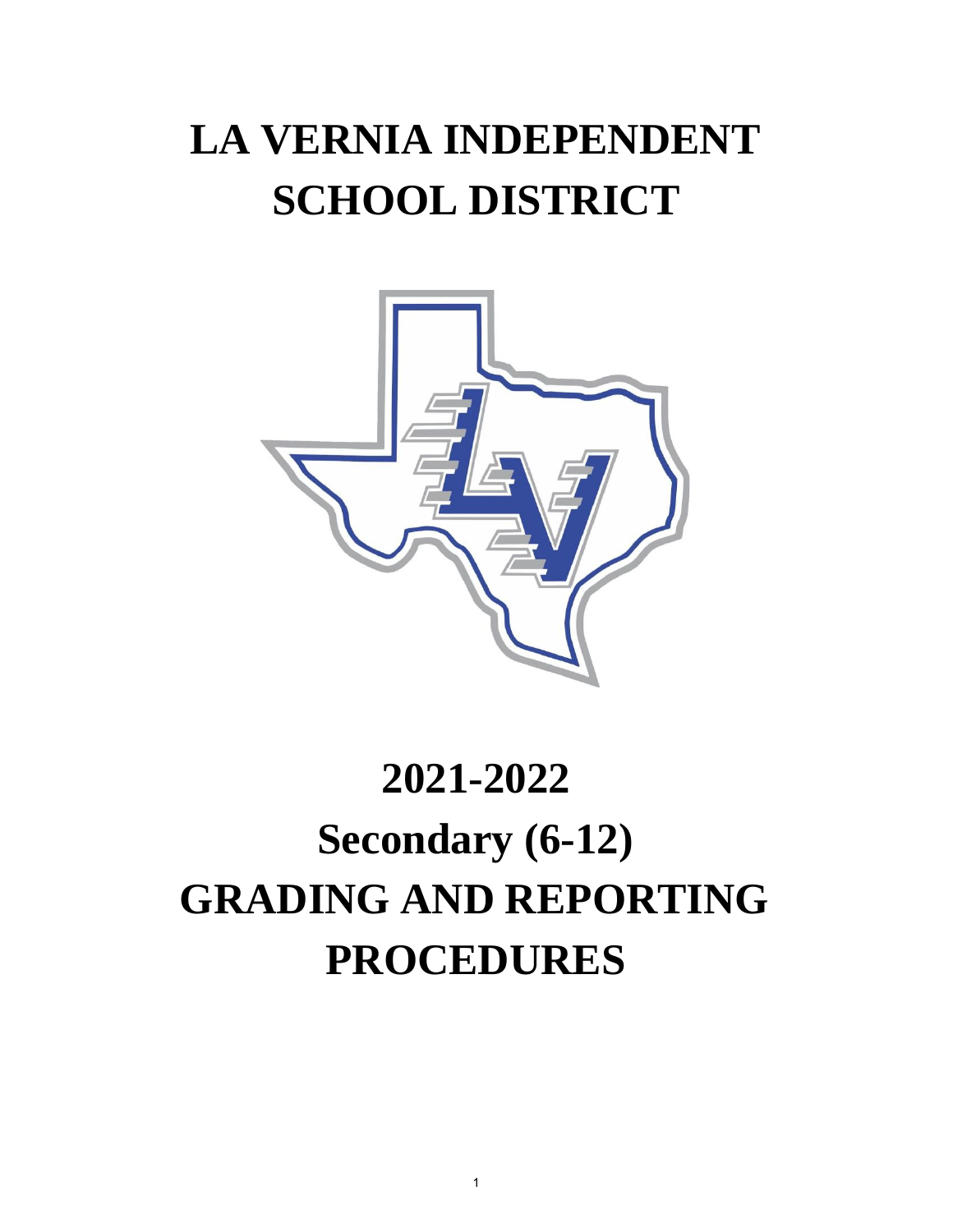# **ADMINISTRATIVE STAFF**

Dr. Hensley Cone, Superintendent Mr. Anthony Kosub, High School Principal Ms. Andrea Carter, Junior High School Principal

It is the policy of the La Vernia Independent School District not to discriminate on the basis of race, color, national origin, sex or handicap in programs, services, or activities as required by Title VI of the civil rights Act of 1964, as amended; Title IX of the Education Amendment of 1972; and section 504 of the Rehabilitation Act of 1973, as amended.

#### **FOREWARD**

This document is the product of much research and discussion by educators, parents, and students. These guidelines are in accordance with current practices and policies, as well as the Texas Education Code. An attempt has been made to provide a set of guidelines in those areas which will best meet the needs of students and provide assistance to the instructional staff. This handbook provides:

- 1. A tool which will foster consistency among teachers, disciplines and schools as students progress through the LVISD educational program.
- 2. A reference which will encourage a better understanding of grading, assessment, reporting and promotion for teachers, parents and students.
- 3. A description of the District's grading system.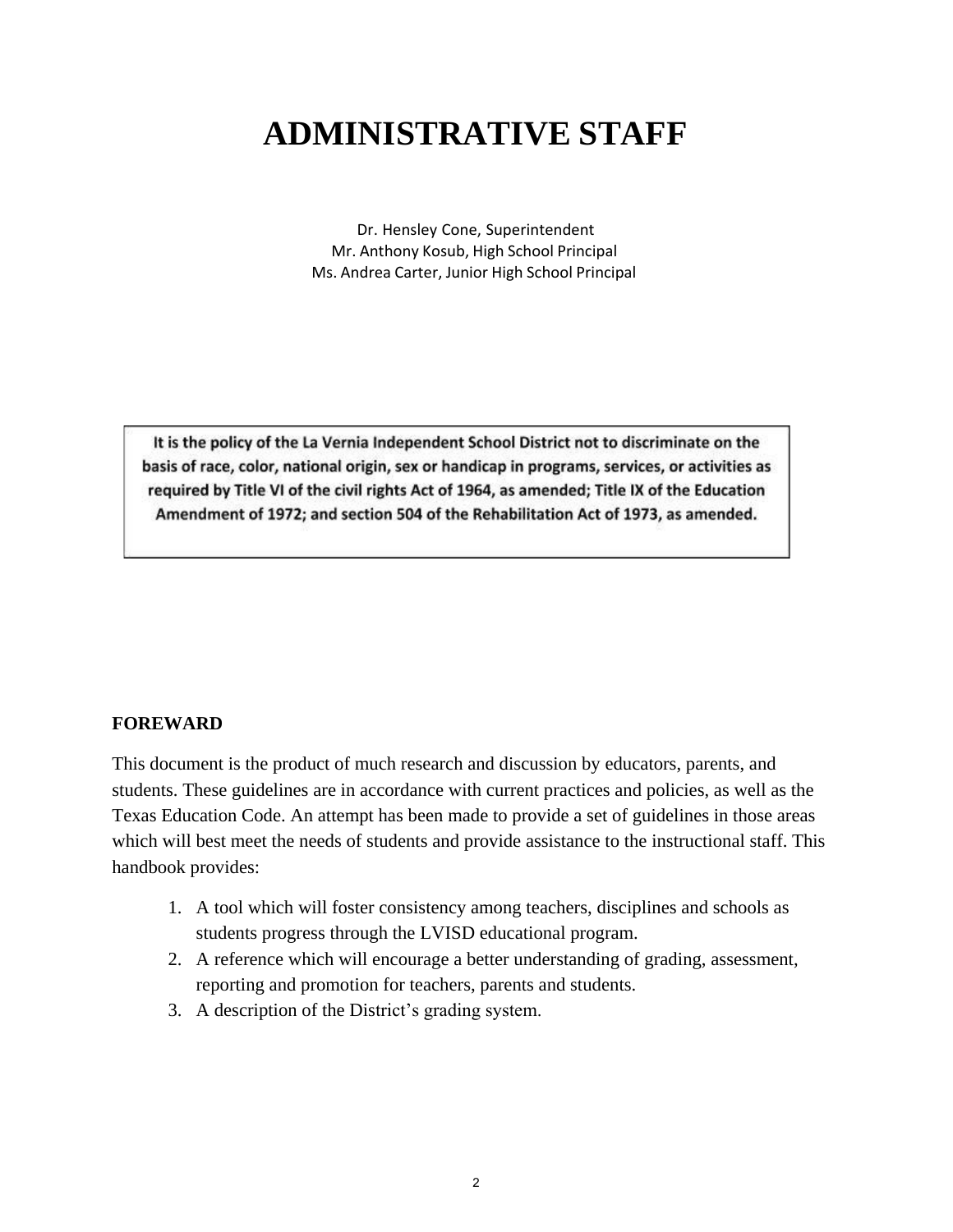# **La Vernia Independent School District**

### **We Believe**:

- In making all decisions in the best interests of the students we serve
- In reflecting the core values of the community and seeking community partnerships
- We are accountable for the success of every student and for preparing them for life after high school
- Collaboration and innovation among staff are vital to becoming and developing learners for life
- Students and staff learn best in a safe, secure, and nurturing environment.
- In fostering an atmosphere that builds relationships, promotes student innovation, problem solving and meaningful, real-world connections
- In attracting, developing, and empowering quality staff at all levels of the organization
- The development of citizenship in all students is essential to their future.

## **DISTRICT VISION**

*La Vernia ISD… Uncompromising Excellence Unlimited Possibilities*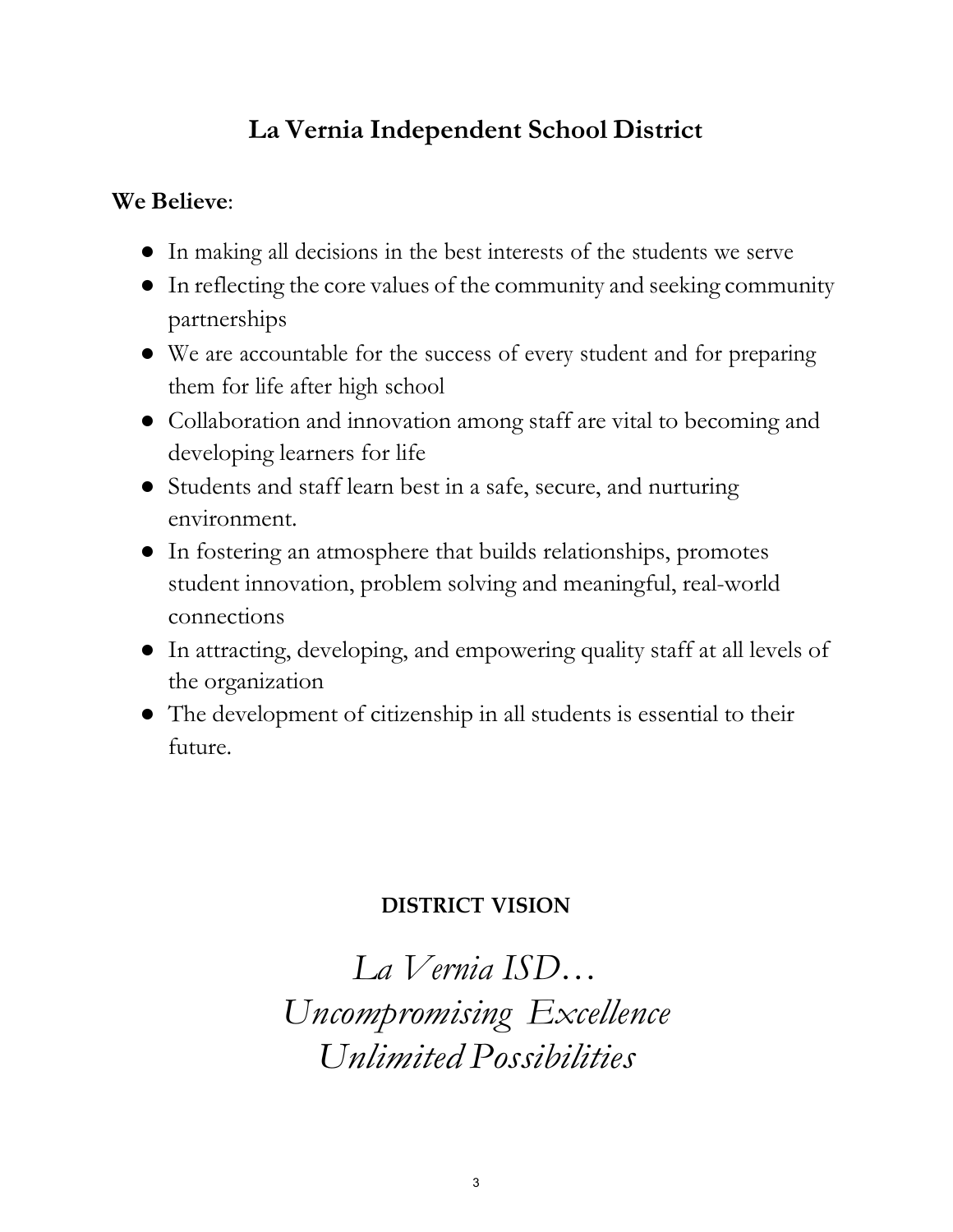# **Grading and ReportingProcedures**

# **State and Local Curriculum**

The District shall determine instructional objectives that relate to the Texas Essential Knowledge and Skills (TEKS) for grade level subjects or courses. These objectives shall address the skills needed for successful performance in the next grade level or next course in a sequence of courses.

Assignments, tests, projects, classroom activities, and other instructional activities shall be designed so that the student's performance indicates the level of mastery of the designated District objectives.

Each secondary school maintains a balanced curriculum in the TEKS including English Language Arts, Reading, Science, Mathematics, Social Studies, Fine Arts, Health/Fitness, Technology Applications, Physical Education/Wellness, Foreign Languages, and Career and Technology.

Curriculum content is prescribed by the Texas Education Agency. Local instructional plans are based upon State curriculum frameworks and program standards.

Curriculum consists of the defined scope and sequence of instruction, the instructional objectives for student mastery, the materials used (including textbooks and technology resources), the instructional strategies designed to promote student learning, and the assessment practices used to evaluate learning. The curriculum is based upon the TEKS.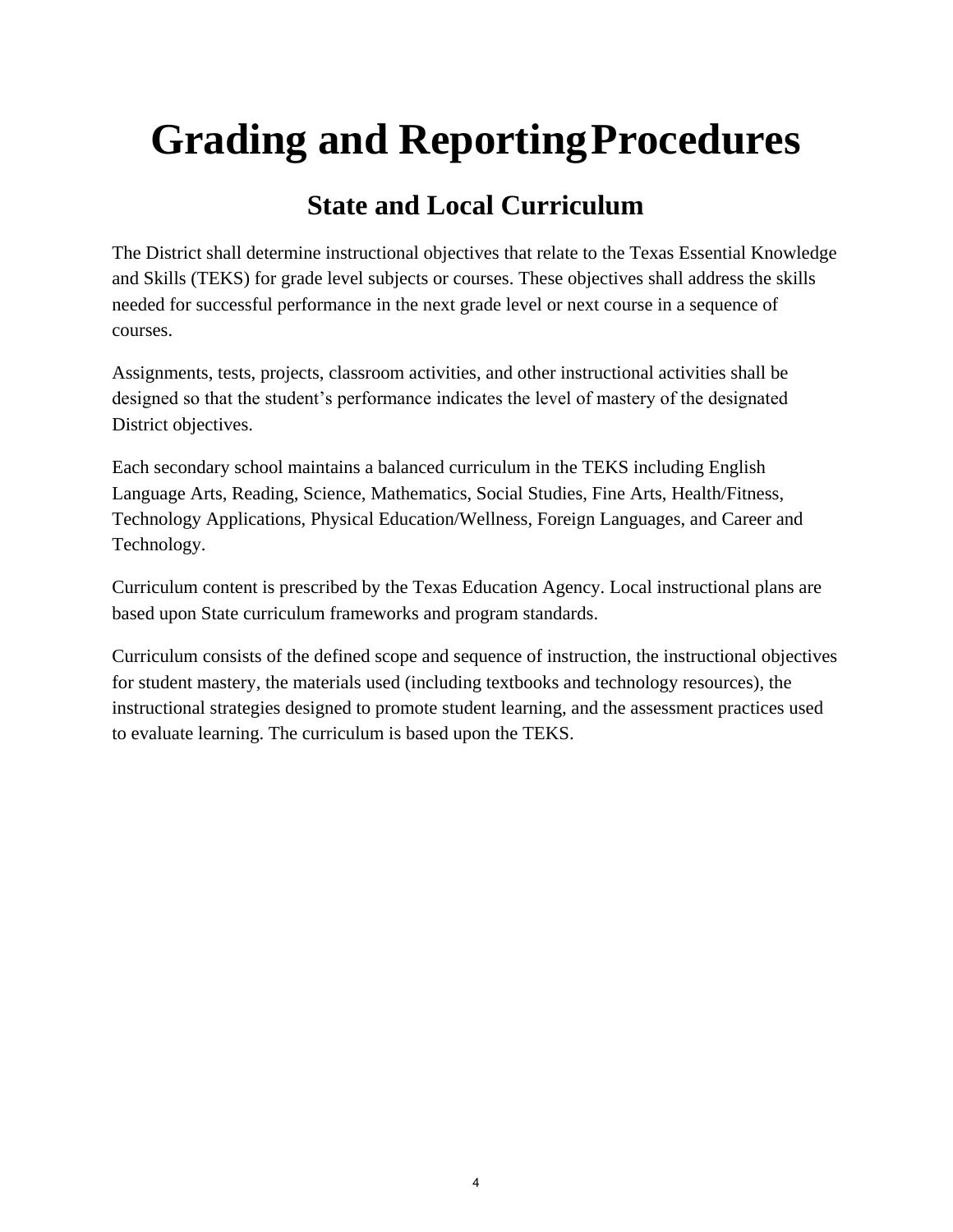# **Grading Roles and Responsibilities**

#### **Students**

- 1. Complete assigned work on time and return it to the teacher.
- 2. Plan to schedule work on long-term assignments so assignments will be completed on time.
- 3. Initiate communication with the teacher when he/she does not understand the assignment or if he/she is experiencing difficulty.
- 4. Complete all assignments within the time limits given by the teacher or be subject to appropriate late work procedures as specified in the course syllabus.
- 5. Evaluate their own work for accuracy and seek clarification as needed from the teacher.
- 6. Exhibit academic honesty at all times. Academic dishonesty will result in academic and/or behavioral consequences.

#### **Parents/Guardians**

- 1. Establish a specific time, place and manner for homework to be completed.
- 2. Provide the supplies and materials necessary to complete homework.
- 3. Monitor as needed, but do not complete homework for the student.
- 4. Assist student in planning a time schedule for long-term assignments.
- 5. Initiate communication with the teacher when concerns arise.
- 6. Will register for and access the Parent Portal to monitor student progress. Contact the campus registrar for assistance.

#### **Campuses/Departments**

- 1. A comprehensive assessment schedule will be established and implemented on each campus.
- 2. Each campus will design and designate exam schedules.
- 3. Campus administration shall address issues surrounding the calculation of grades for the purpose of UIL eligibility.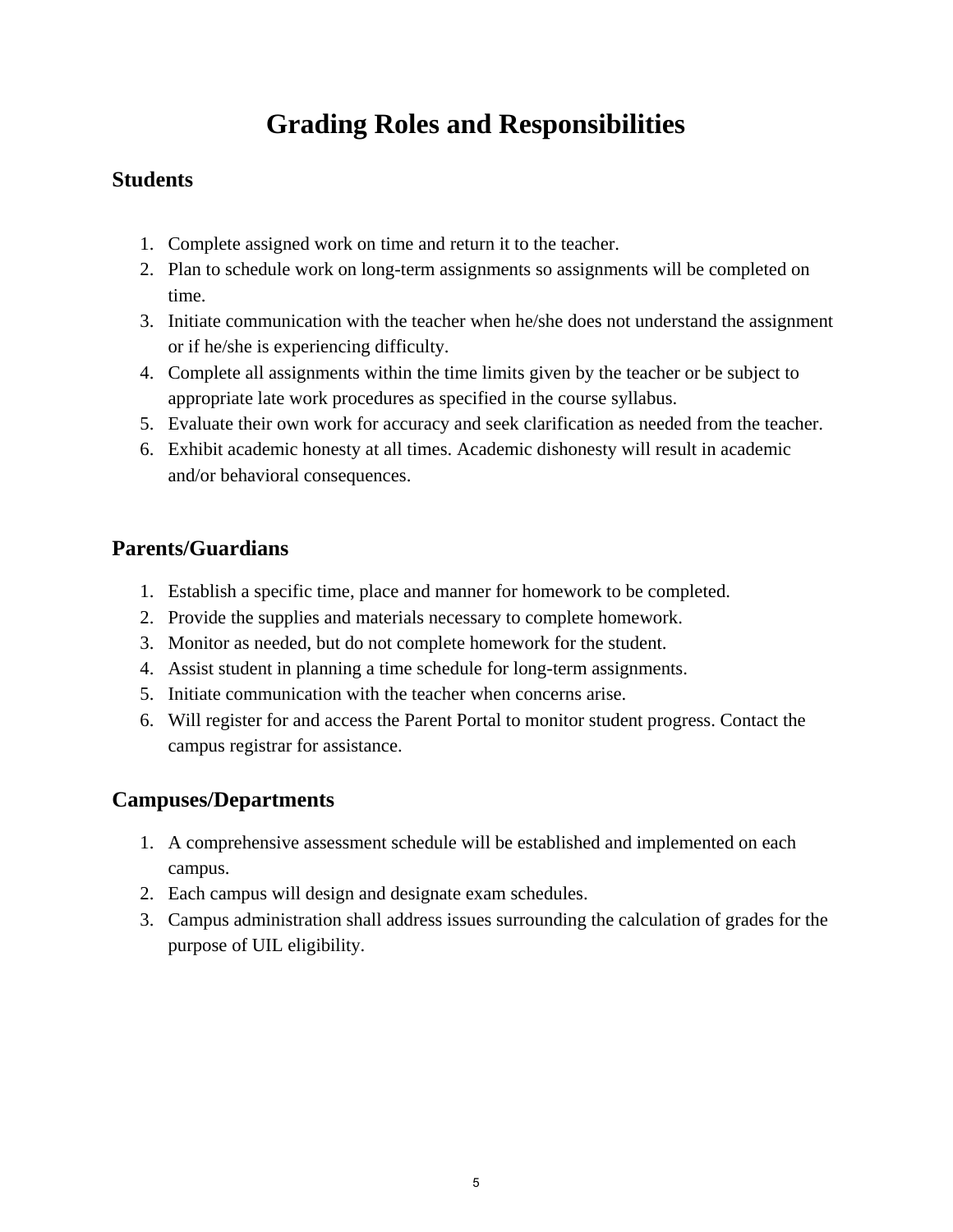# **Grading Roles and Responsibilities**

#### **Teachers**

- 1. Teachers are required to develop daily lesson objectives and activities for each class.
- 2. Only teachers will record grades for assignments.
- 3. When inputting assignments in Gradebook, the teacher must include the assignment due date for reference.
- 4. Grades will be posted weekly in Gradebook within seven (7) days of the assignment due date; exceptions include essays and long-term projects, which will be posted within two (2) weeks.
- 5. Peer grading is allowable.
- 6. All records of grades and assessments become a part of the confidential record for the assessment of student performance.
- 7. Teachers will inform students of content covered on all major assessments.
- 8. Teachers must follow the LVISD Grading Procedures and ask for clarification from campus administrators as needed.
- 9. On major projects, teachers will provide students with a grading rubric including checkpoints for project completion. Credit will be awarded for work completed.

#### **Return of Assignments**

Teachers should return and/or review all graded work to students within a time frame that will benefit the student. Daily work will be graded within seven (7) scheduled class days; larger projects within two (2) weeks of the due date. This will allow the student to identify any areas of weakness and arrange for tutorials or extra study sessions prior to assessment.

#### **Tutorials**

The purpose of a tutorial session is to provide additional support to assist students who have not mastered the TEKS currently being taught. Tutorials also serve as instructional reinforcement for students needing assistance. All LVISD students are welcomed and encouraged to attend tutorial sessions.

- 1. Day and time of scheduled tutorials will be set and posted by campus teachers on teacher web pages and course syllabus.
- 2. Attendance for tutorials outside of the school day may be required at teacher discretion.
- 3. Teachers will be available to students during scheduled tutorial time and will keep a log of students attending tutorials.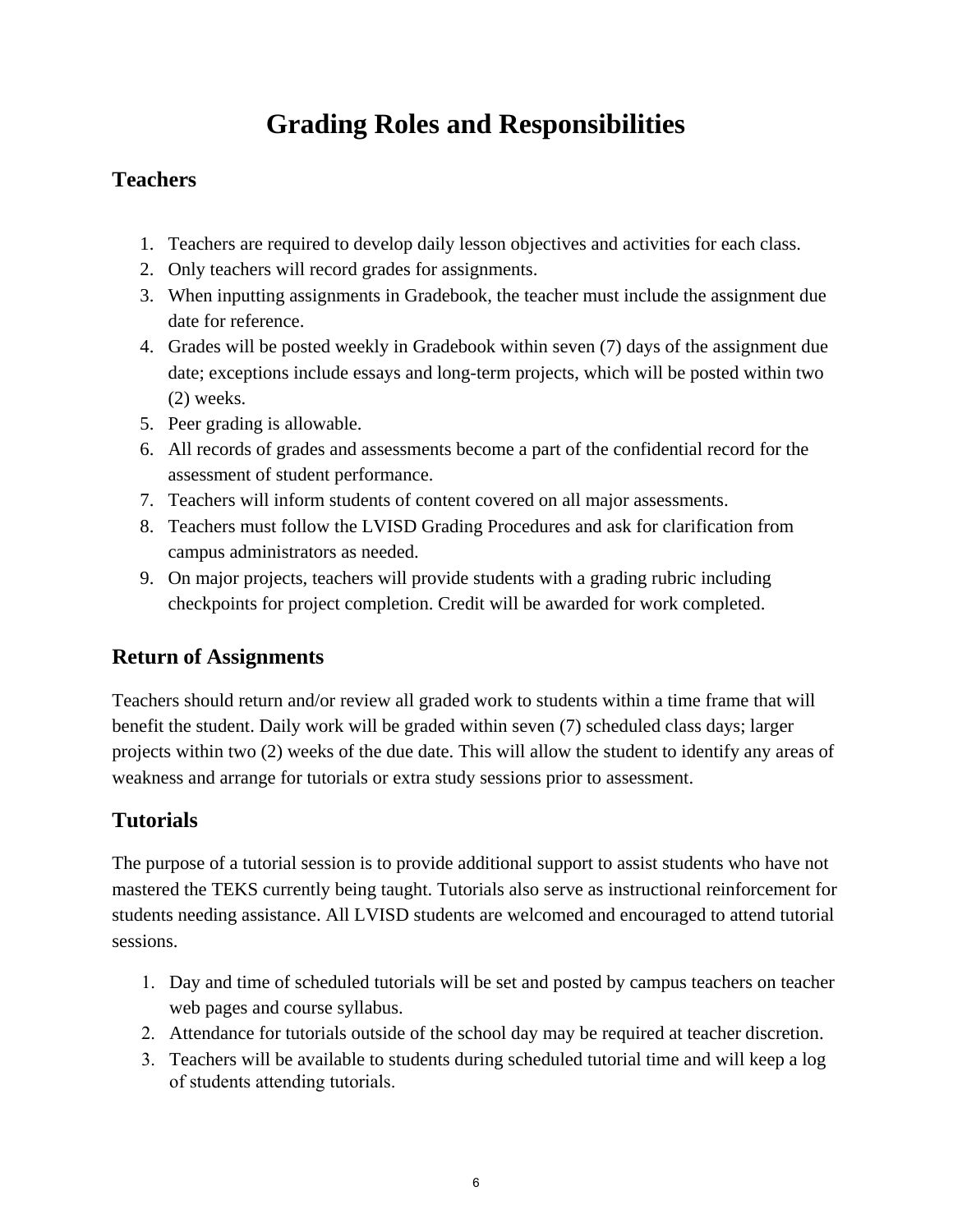#### **Parent/Guardian-Teacher Conferences**

- 1. A teacher will contact and request one or more conference(s) with the  $parent(s)/quantian(s)$  of a student if the student is not maintaining passing grades, is not achieving the expected level of performance, or in any other case that the teacher considers necessary. Conferences may be conducted by telephone or in person.
- 2. The State and District require each teacher to notify parents/guardians of the need for a conference at each progress report/grading period if the grade is below the level required for course credit or grade level advancement. (See Effective Communication with Parents/Guardians)

#### **Course Syllabus**

All secondary teachers are required to submit to the Campus Administration a course syllabus for approval. The syllabus will then be posted and distributed for students during the first two weeks of the course and/or semester. The purpose of the course syllabus is to provide information, guidelines, and an overview of a teacher's requirements for successful completion of a course. The syllabus may be defined as a scope and sequence of each course's major projects and themes. It may be prepared by semester or full-year requirements. The syllabus is designed to give students and parents/guardians an overview of the course's major themes and approximate dates of major course projects, exams, or papers. Each teacher may develop his/her own format of a course syllabus, but the following elements must be included:

- Teacher name
- Course name
- Conference period
- School phone
- Outline or scope and sequence of major course units, themes, or projects
- Approximate timeline
- Appropriate due dates of long-term projects
- Department's grading criteria and homework expectations (in compliance with LVISD Grading Procedures)
- Late Work Procedures
- Classroom Rules
- Retesting & Correction Procedures
- Tutorial Schedules

Teachers teaching the same course will adhere to the same grading procedures.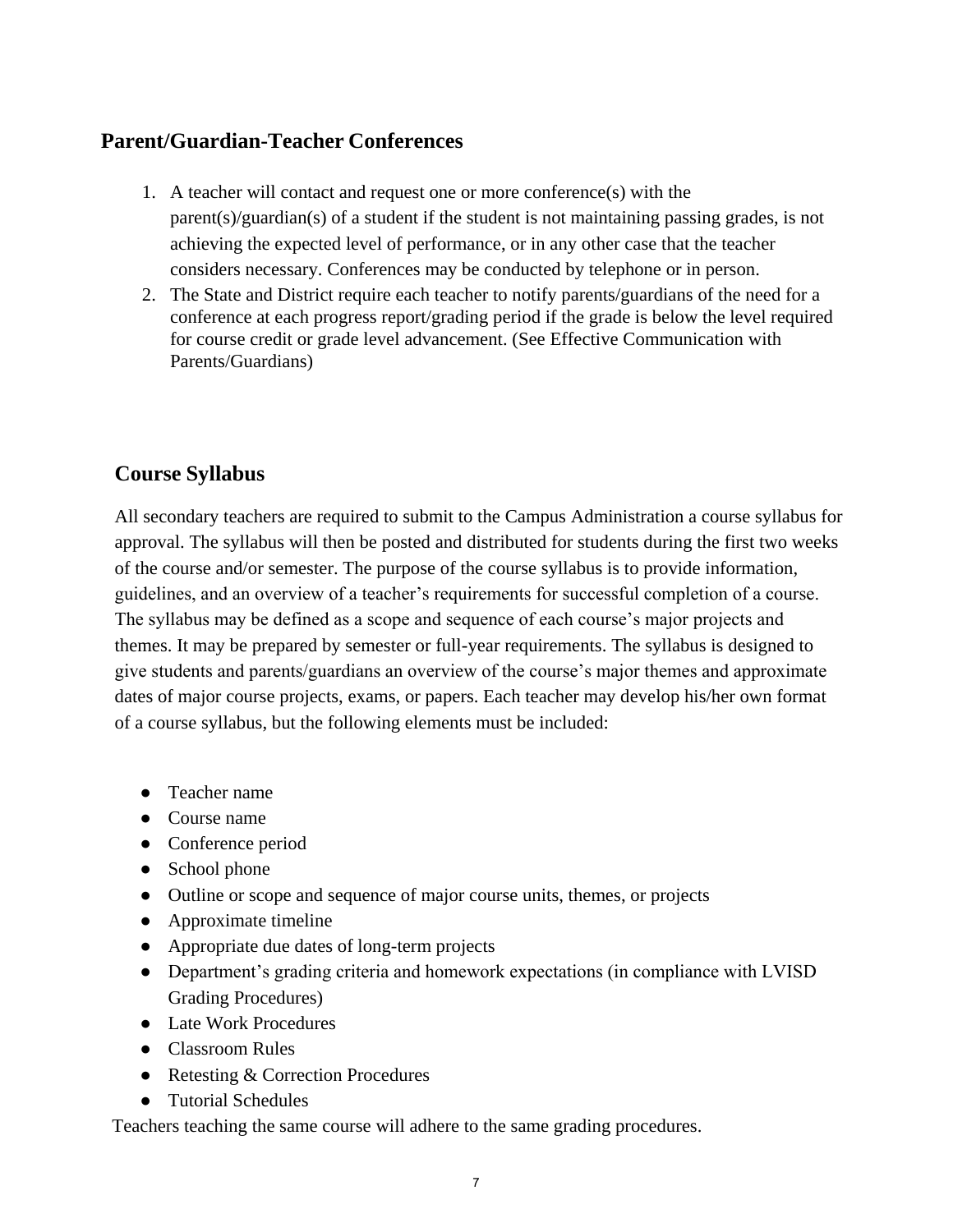## **Effective Communication with Parents/Guardians**

Communicating with parents/guardians is one of the most important responsibilities of teachers. Conferences provide an opportunity to establish rapport and encourage parent/guardian involvement in their child's educational process. In addition to sending out the regular progress reports, teachers will inform parents/guardians promptly when problems occur. Any time a student's grade falls below 70 in an academic subject at the nine weeks reporting time, the student and parent/guardian should be notified. Parents are encouraged to access grades through the parent portal located online or via the LVISD App.

Teachers are encouraged to confer with parents/guardians as well as counselors, especially in instances where the student is experiencing difficulty.

#### **Effective communication should:**

- inform parents/guardians of the progress of their children.
- help children accept responsibility for their own progress.
- assist parents/guardians in cooperating with the school to further the children's progress.
- bring about good relations between home and school.
- be meaningful to teachers, students, and parents/guardians.
- reflect a child's strengths as well as his/her weaknesses and failures.
- focus on educational objectives.
- examine whether or not the child is doing as well as he/she can do.
- highlight how well the child is doing in terms of what the school expects for his/her chronological and mental age level and his/her grade placement.
- identify the child's strong points on which he/she can build in the future.
- ●

## **Reporting Grades**

#### **Progress Reports**

- 1. The Progress Report reflects both satisfactory and unsatisfactory student progress. Its purpose is to inform students, parents/guardians, and campus administrators regarding student progress in a subject, in conduct, or both.
- 2. Progress Reports are sent to parents/guardians of all students every three weeks. Parents must be contacted and a conference requested if the grade is below 70. Teachers/ academic teams will maintain telephone or electronic logs of contacts and attempted contacts with parents/guardians.
- 3. It is the student's responsibility to deliver the progress report to the parent/guardian.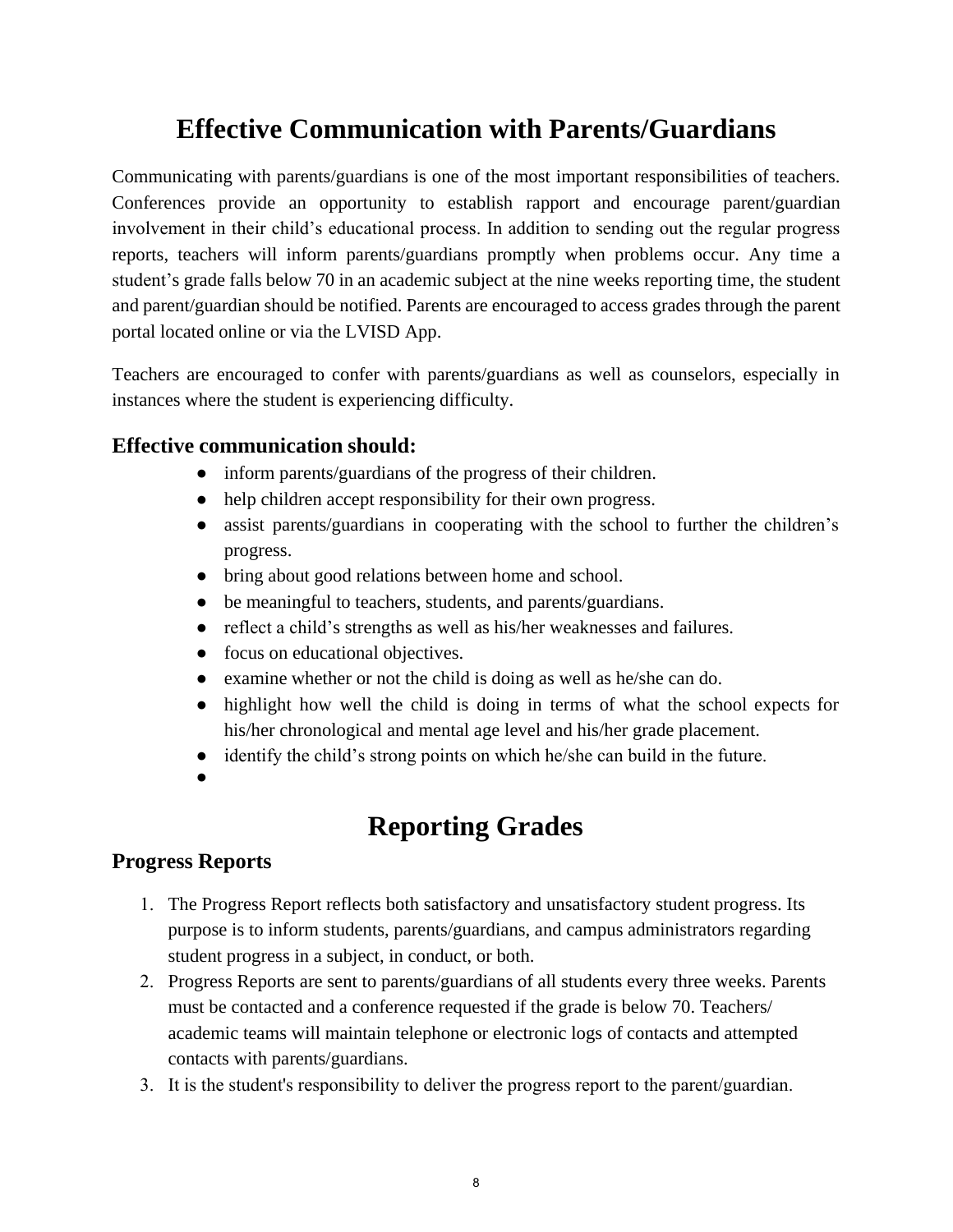#### **Report Cards**

- 1. Report Cards are issued at the end of each nine-week grading period, and provide information regarding academic performance, student conduct, and attendance.
- 2. Report Cards are sent to parents/guardians of all students every nine weeks. Parents must be contacted and a conference scheduled if the grade is below 70.
- 3. It is the student's responsibility to deliver the report card to the parent/guardian.

#### **Grading Scales**

The District will report grades to parents/guardians as numerical scores and letter grades. The following table relates the numerical scores and letter grades.

| <b>Numeric Average</b> | <b>Letter Grade</b> | <b>Description</b>        |
|------------------------|---------------------|---------------------------|
| 90-100                 |                     | <b>Excellent Progress</b> |
| 80-89                  |                     | <b>Good Progress</b>      |
| 70-79                  |                     | <b>Average Progress</b>   |
| 69 and below           |                     | Failure                   |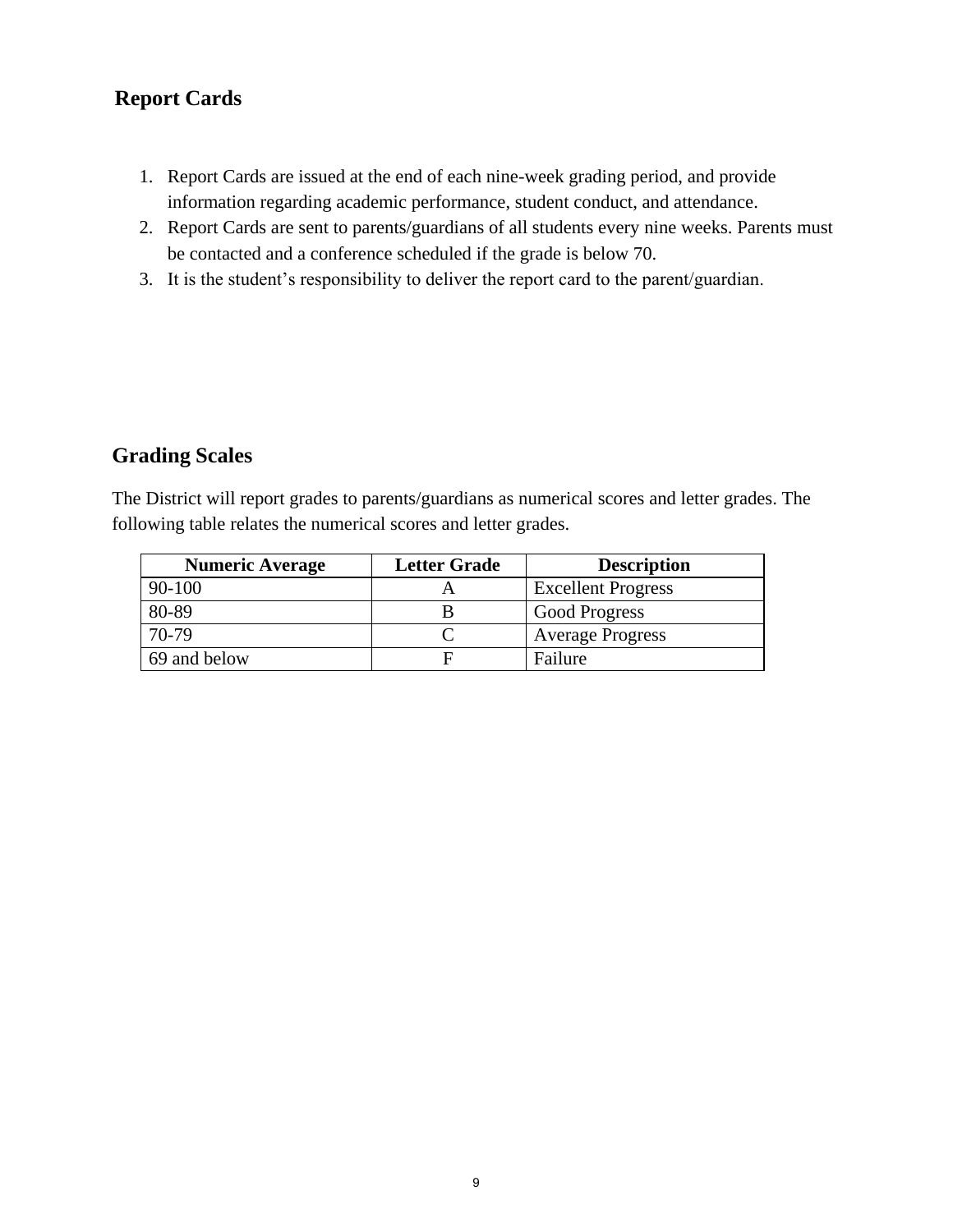## **Types of Assessments**

#### **General**

Student mastery of subject matter may be assessed in a variety of ways. It is not necessary to receive a grade for every assignment. The teacher should always monitor and provide feedback to students for any activity that he/she assigns. Assessment should always follow a period of guided practice and/or independent practice. Grades reflect academic achievement only and are not based on discipline, attendance, number of times tardy, supply items brought for classroom use (facial tissue, hand sanitizer, etc.), or participation in extracurricular activities or other nonacademic criteria.

For group projects, members of a group should not be penalized for an individual's nonparticipation. A student who does not fully participate, will receive a grade reflective of his/her effort.

Assessments measure a student's progress toward mastery of essential skills or content. Types of assessments include, but are not limited to:

| Classroom participation | Teacher observation  | Quizzes           | <b>Tests</b> |
|-------------------------|----------------------|-------------------|--------------|
| Classroom discussions   | Research project     | Enrichment        | Projects     |
| Oral responses          | Checklists of skills | Written responses | Homework     |
| <b>Portfolios</b>       | Experiments          | Group Work        |              |

#### **Semester Exams (**High School Only**)**

Semester exams are cumulative assessments of semester content and are not eligible for corrections or retakes. Semester exams will count as 20% of a student's overall average in each course.

#### **Semester Exam Exemptions**

Students are eligible to exempt exams if meeting the following criteria:

• Advanced Classes – earning an overall semester average of 85 or greater for the semester. (Honors & AP) Students enrolled in Dual Credit or Dual Enrollment will follow the guidance and requirements of the Institution of Higher Learning and may not be eligible for exemption.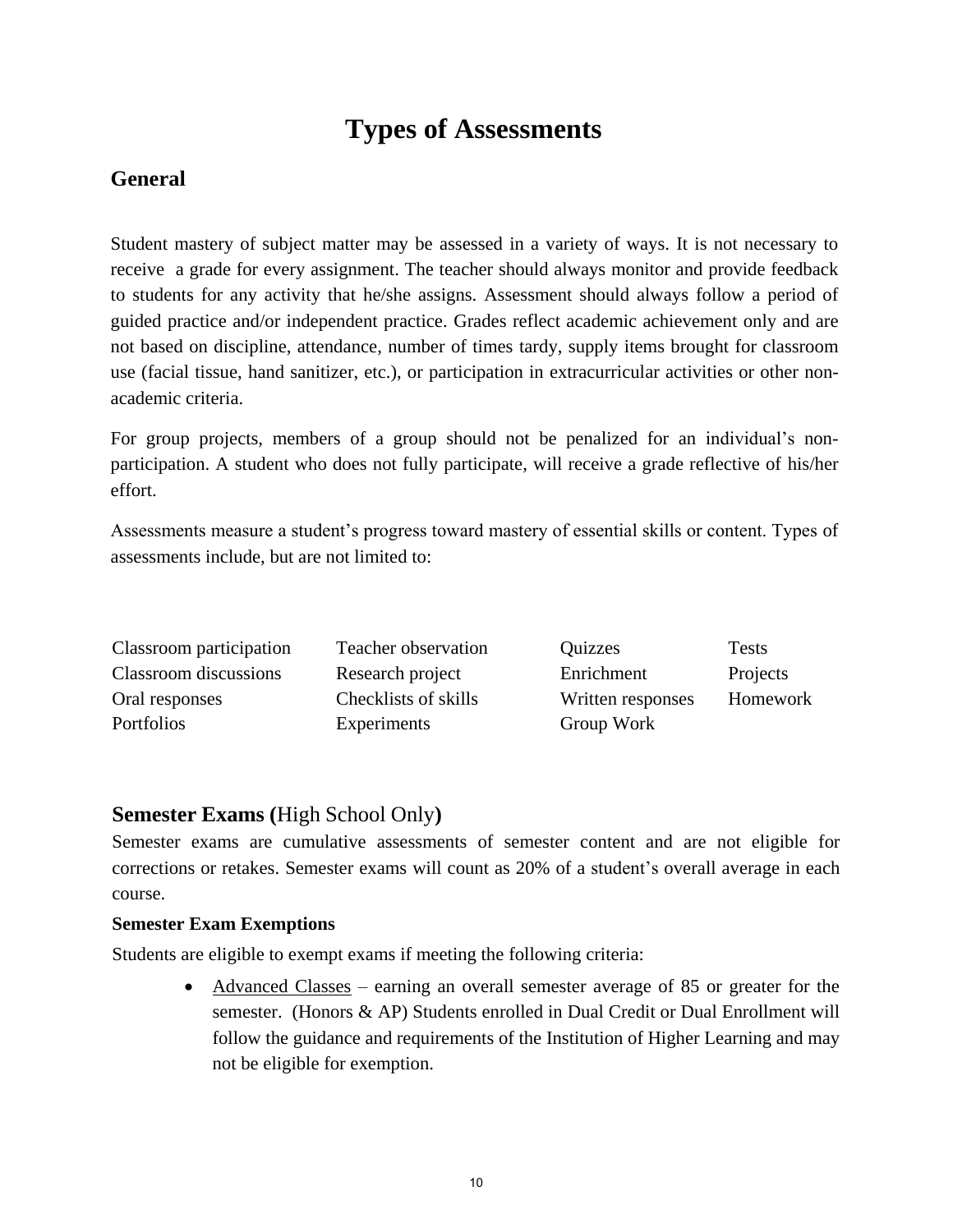• On Level Courses- earning an overall semester average of 92 or greater for the semester.

Students will be ineligible for exemptions if any of the following have occurred:

- The student owes attendance hours.
- The student has been suspended off-campus or sent to an alternative academic setting.
- If the student fails to turn in the Semester Exam Exemption form. (This will be provided each semester by campus administration.)

 Campus administration will provide further information regarding attendance expectations related to exam exemptions.

#### **Performance-Based Courses**

Performance-based courses may have assignments that differ significantly than other academic courses. Performance-based courses include courses within the following departments: Career and Technology Education (CTE), Fine Arts, Physical Education and Athletics.

In performance-based courses, the grading and assignments must reflect the TEKS and measure student performance. In performance-based courses, a higher percentage of the grade may come from participation.

## **Major Grades**

Major Grades will comprise 50% of the nine-week average and may include tests/examinations, projects, essays, term papers, and other alternative assessments. A minimum of four (4) major grades shall be recorded during each grading period. No single grade/assignment may account for more than 15% of the total nine weeks average.

#### **Tests/Examinations**

Examinations measure performance based on the TEKS or content. They serve to evaluate mastery of the TEKS, concepts, understandings, District objectives and provide opportunities to demonstrate certain knowledge or skill. Unit tests may be District-developed, departmentdeveloped, or teacher-developed. Unit tests will be administered at the culminationof an instructional unit and may or may not occur at the end of the nine weeks grading period.

1. Examinations are assessments designed to measure a student's successful attainment of the TEKS as expressed in the LVISD curriculum guidelines.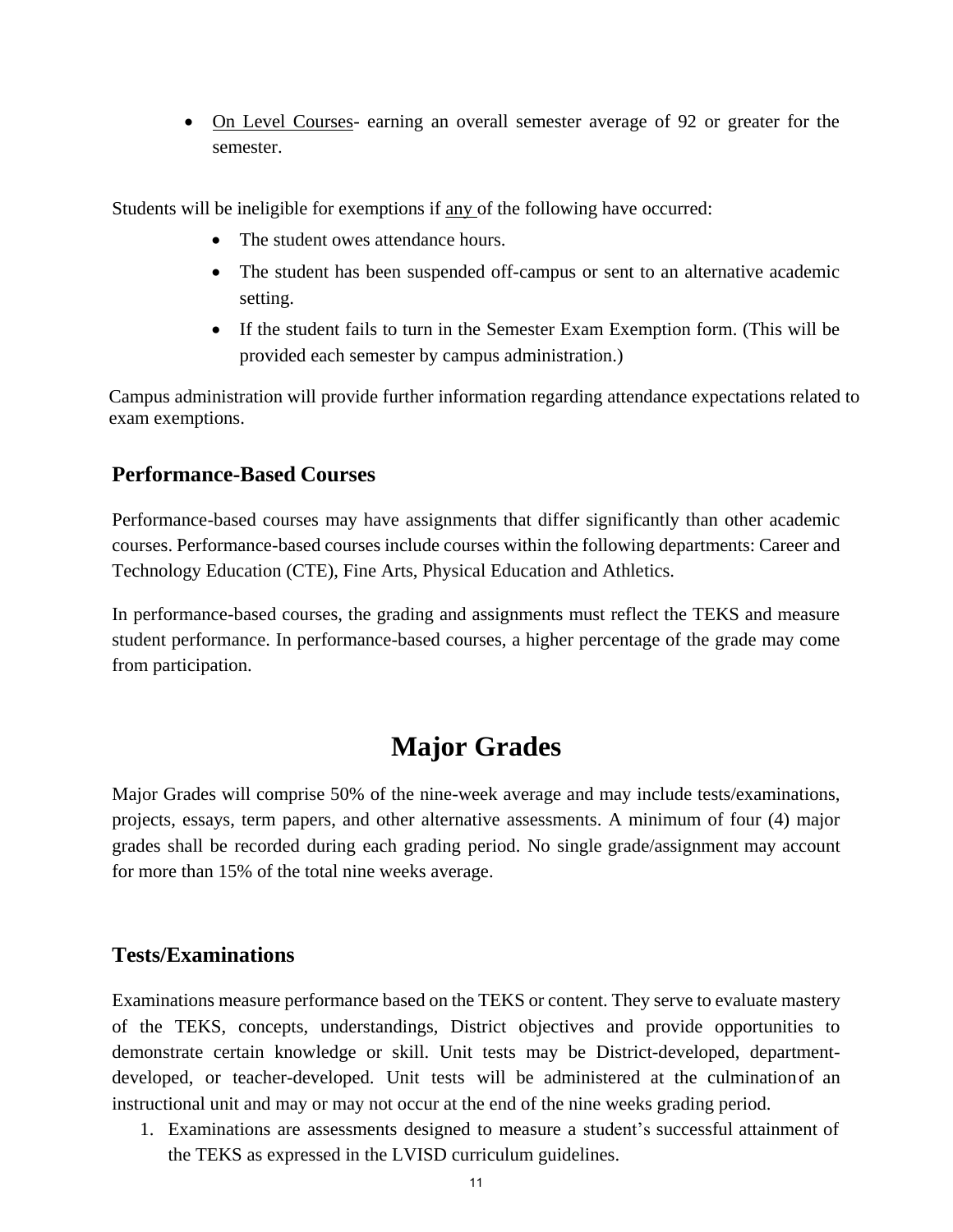- 2. Major examinations or tests are chapter, unit, concept, or cumulative (weekly, three or nine-week) assessments.
- 3. Major tests must be scheduled and announced in advance.
- 4. Major tests are intended to take more than half of the class period to complete.

#### **Research/Major Projects**

- 1. Research papers or projects are defined as assignments that may take up to several weeks for a student or group of students, to complete.
- 2. Teachers may assign research papers or projects to an individual or to a group ofstudents.
- 3. A rubric describing grading criteria and interim deadlines must be provided to the student prior to beginning the project/paper.
- 4. Research papers or projects assigned over an extended period of time are due on or before the due date. Students who are absent on the due date, including school business, must submit work upon returning to school.
- 5. Penalty for late projects will be the same as for all other late work. Please refer to the course syllabus and project rubrics.

# **Daily Grades**

Daily Grades will comprise 50% of the nine week average and may include class work, homework, notebooks, quizzes and other assignments. A minimum of ten (10) daily grades shall be recorded during each grading period; however, on average a teacher should be recording 2 grades per week, with no single grade or assignment accounting for more than 15% of the total nine weeks average.

#### **Homework and Class Work**

Homework and class work provide opportunities for students to apply knowledge, skills, and processes from previous learning to display their understanding. Homework and class work should be considered learning opportunities for students to show mastery of concepts taught. Homework and class work should never be assigned as punishment.

#### **Grading Homework**

- 1. Homework may be graded in a variety of ways. At times, checking for completion is appropriate. At other times, a complete analysis of procedure, content, and/or correct answers is appropriate.
- 2. Peer and self-grading are allowable.
- 3. Graded assignments should be returned to the student in a timely manner. Teachers should return and/or review all graded work to students within a time frame that will benefit the student. Homework will be graded within seven  $(7)$  scheduled class days.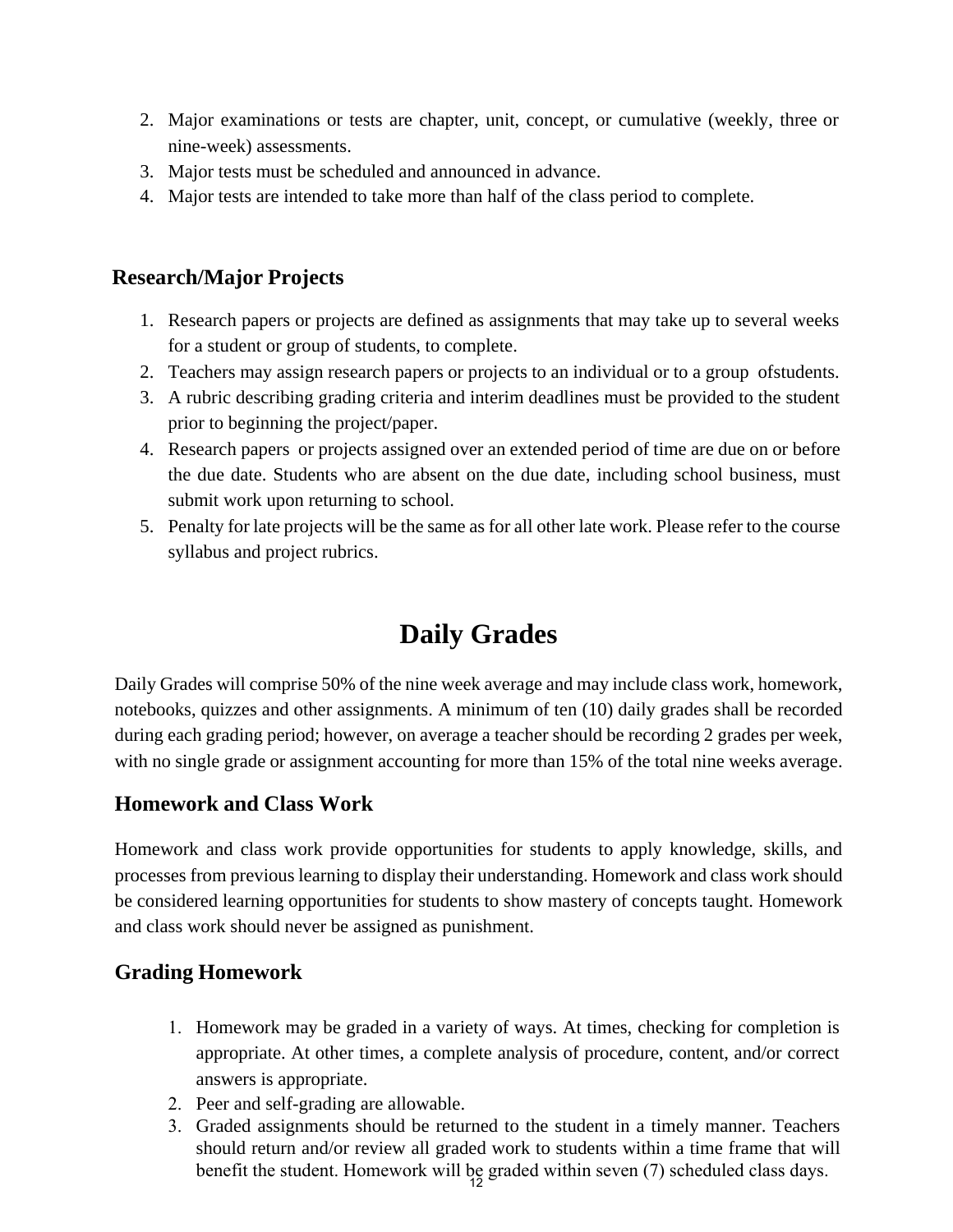This will provide time for the student to identify any areas of weakness and arrange for tutorials or extra study sessions prior to the summative assessment.

#### **Class Work**

- 1. Class work is any instructional activity defined/planned by the teacher to be completed during a class period to facilitate the learning process.
- 2. There may be occasions where class work becomes homework.

#### **Quizzes**

Quizzes are designed to evaluate a student's level of understanding and progress towards instructional objectives. Quizzes do not have to be scheduled in advance.

### **Extra Credit**

- 1. All extra credit is to be academic.
- 2. The intent of extra credit is for enrichment in a class and should support mastery of TEKS.
- 3. Teachers may offer extra credit at their discretion.
- 4. If extra credit is offered, it must be offered to all students in the class.
- 5. Extra credit will not cause an excessive financial burden on the student nor be given for bringing in basic school supplies or other non-academic reasons.
- 6. Extra credit awarded will not account for more than 5% of the nine-week average.

### **Late Work**

Work submitted beyond the due date will result in a deduction of points from the assignment.

- First Day Assignment is Late- a maximum of 10 total points will be deducted
- Second Day Assignment is Late- a maximum of 20 total points will be deducted.
- Beyond Second Day: Students have the opportunity to hand in completed late work no later than 5 days after the grade has posted for a maximum of a 70.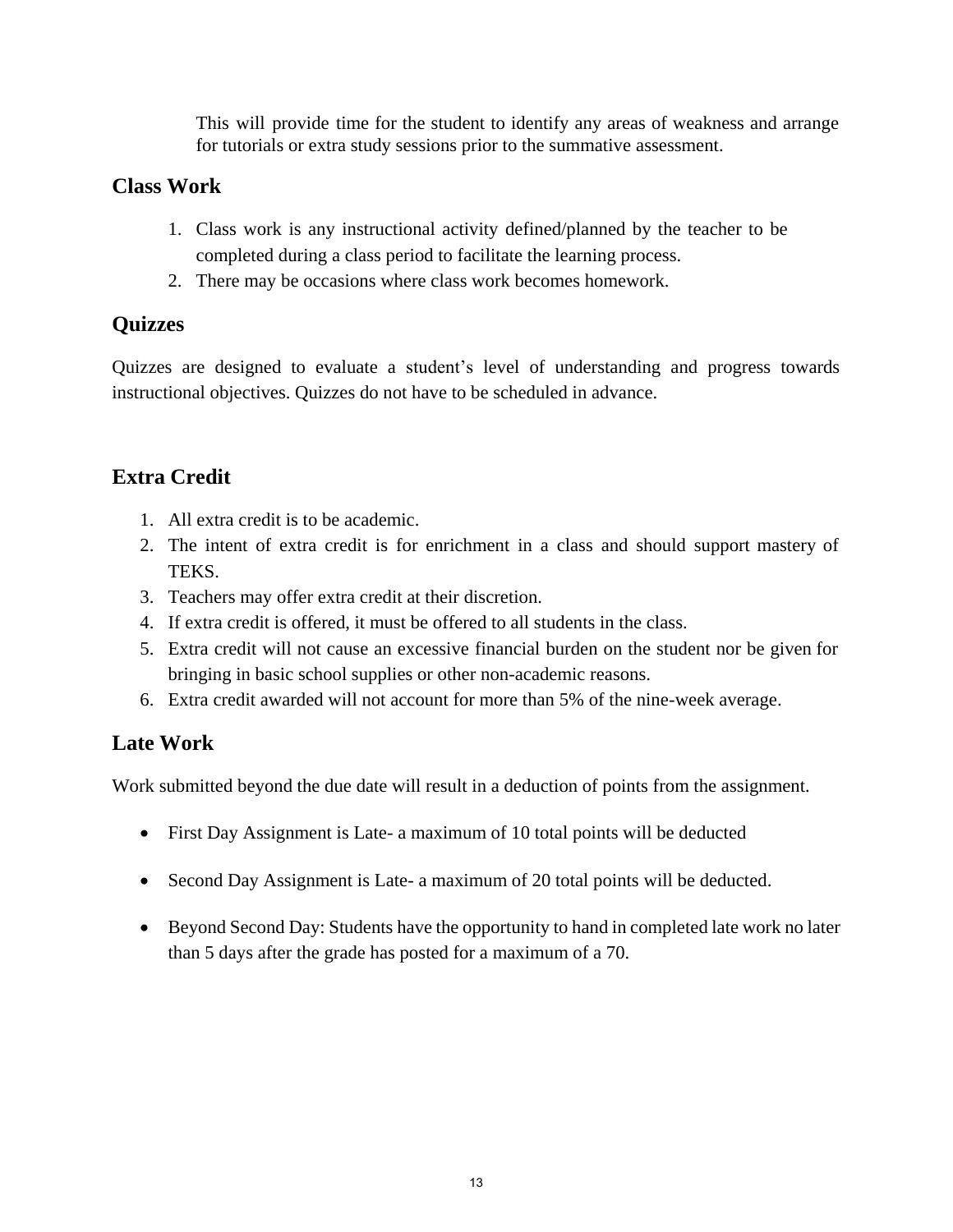#### **Advanced Academic Courses (Pre-AP, AP, Dual Credit and UT OnRamps)**

Advanced Academic courses will adhere to the same grading policies and category weightings as regular courses. Be advised that in college credit bearing courses, students will have coursespecific grading criteria or receive a separate grade on behalf of the credit-granting institution. Students taking advanced courses may be required to complete assignments during the summer prior to taking the class.

## **Reteach and Reassess for Mastery**

- 1. If 35% or more of the students in a single class period do not demonstrate mastery of the TEKS on an assessment, the teacher will provide the opportunity for reteach and retest during class. Re-evaluation may include, but is not limited to oral examinations, special assignment sheets, special homework assignments, test corrections, or a retest. In the instance of a retest, the higher of the two scores will be recorded.
- 2. If less than 35% of all of the students in a single class period do not demonstrate mastery, reteaching during class time is not required; however, any student who earns a grade below 70 on a unit test has the opportunity to make corrections up to a grade of 70. After receiving test scores, students have (3) three school days to accurately complete test corrections.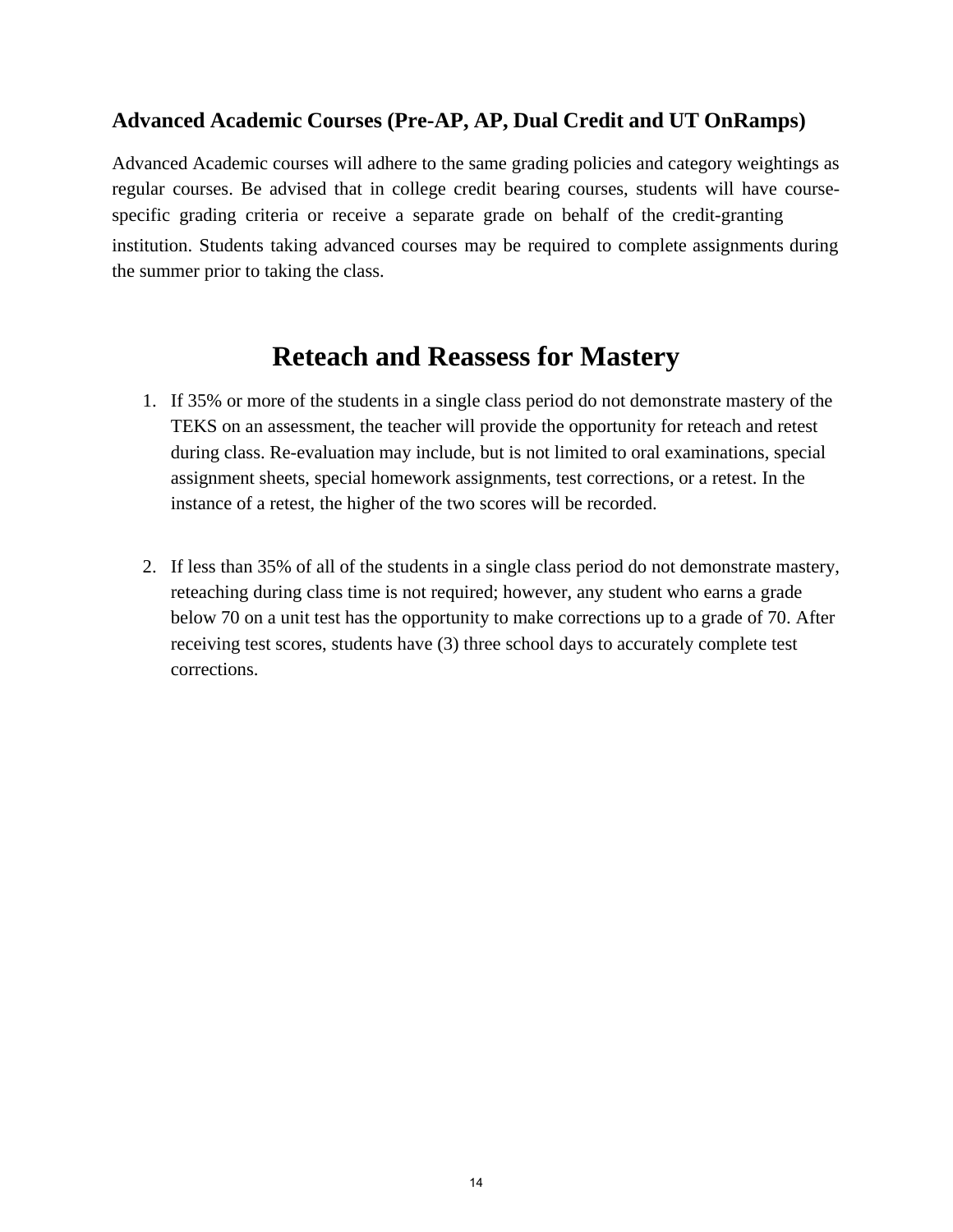# **Conduct**

The student is assessed on conduct by each teacher. The conduct grade indicates how well the student is performing in classroom citizenship and is not a part of the academic grade.

Conduct marks may affect eligibility for participation in school activities; poor conduct interferes with a student's ability to learn in class. The following letter system is used to report a student's citizenship:

| <b>Mark</b> | <b>Assessment</b> | <b>Description</b>                                                                                                                                                  |
|-------------|-------------------|---------------------------------------------------------------------------------------------------------------------------------------------------------------------|
| E           | Excellent         | The student has an excellent attitude, displays excellent work habits<br>and overall conduct.                                                                       |
| S.          | Satisfactory      | The student has a good attitude, is cooperative, and generally<br>observes school rules and regulations.                                                            |
| $\mathbf N$ | Needs to Improve  | The student has a poor attitude, is at times uncooperative, at times<br>disrupts class, and shows little respect for school and classroom<br>rules and regulations. |
| U           | Unsatisfactory    | The student has a poor attitude and is uncooperative. The student<br>disrupts class and shows little respect for school and classroom<br>rules and regulations.     |

# **Academic Dishonesty**

Academic Dishonesty is defined in the LVISD Policy (EIA).

A student found to have engaged in academic dishonesty shall be subject to grade penalties on assignments or tests and disciplinary penalties in accordance with the Student Code of Conduct. Academic dishonesty includes cheating or copying the work of another student, plagiarism, and unauthorized communication between students during an examination. The determination that a student has engaged in academic dishonesty shall be based on the judgment of the classroom teacher or another supervising professional employee, taking into consideration written materials, observation, or information from students.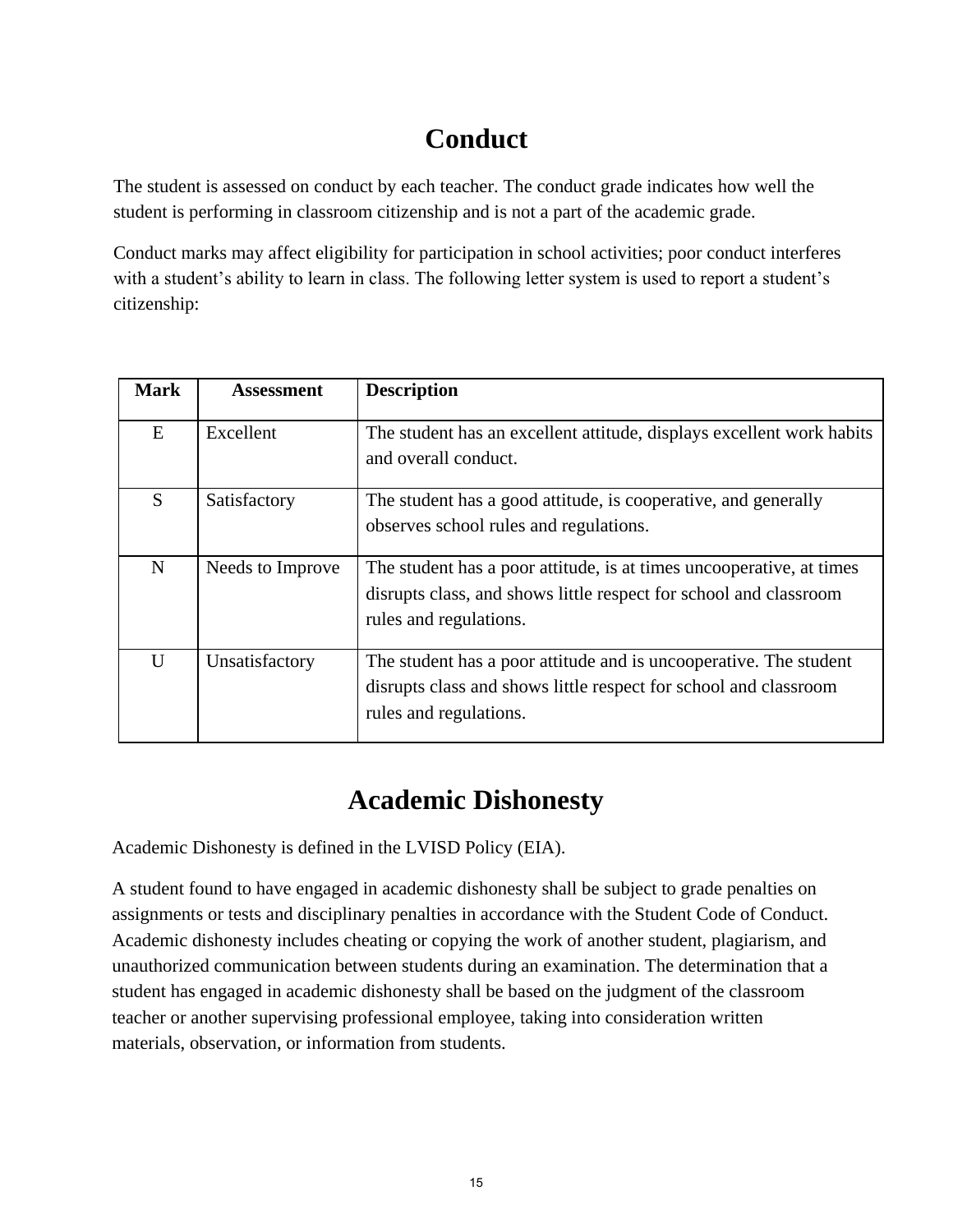Academic Dishonesty will result in academic and/or behavioral consequences.

- 1. A grade of zero will be given on the work involved, and the grade of zero will be averaged with the other grades.
- 2. An administrator will be notified of all incidents of academic dishonesty.
- 3. Other disciplinary actions may be determined by a campus administrator.

## **Make-Up Work**

Any student missing classroom instruction should be given the opportunity to make up the assigned missing work. Students are responsible for asking teachers for the makeup work upon returning to class. Students shall receive credit for satisfactory makeup work after an absence. The allotted time for makeup work completion is based upon the number of days absent  $+1$ additional day; For example, 1 day excused absence  $= 2$  day extension. Makeup work submitted outside of the allotted time frame will be considered late and will be subject to late work grading procedures.

Students with extracurricular absences are responsible for completing missed work. Previously assigned work is due upon return unless the due date is extended by the teacher.

Exceptions, due to extenuating circumstances, may be granted by the administration.

Makeup work, including tests, may be of an altered version to assess what the student has learned.

Teachers may assign alternative work to assure that students who have been absent have sufficient opportunity to master the TEKS or to meet subject or course requirements. This may provide greater depth of subject matter than routine makeup work.

#### **Incomplete Grades**

- 1. A student receiving an Incomplete for a grading period has two (2) weeks to convert the incomplete grade to an earned grade.
- 2. In unusual cases where the student has missed a large quantity of work, the time may be extended, per administrative approval.
- 3. In all cases, the teacher must communicate to the student the nature of the outstanding work and the time limitation for completing the work (UIL Required).